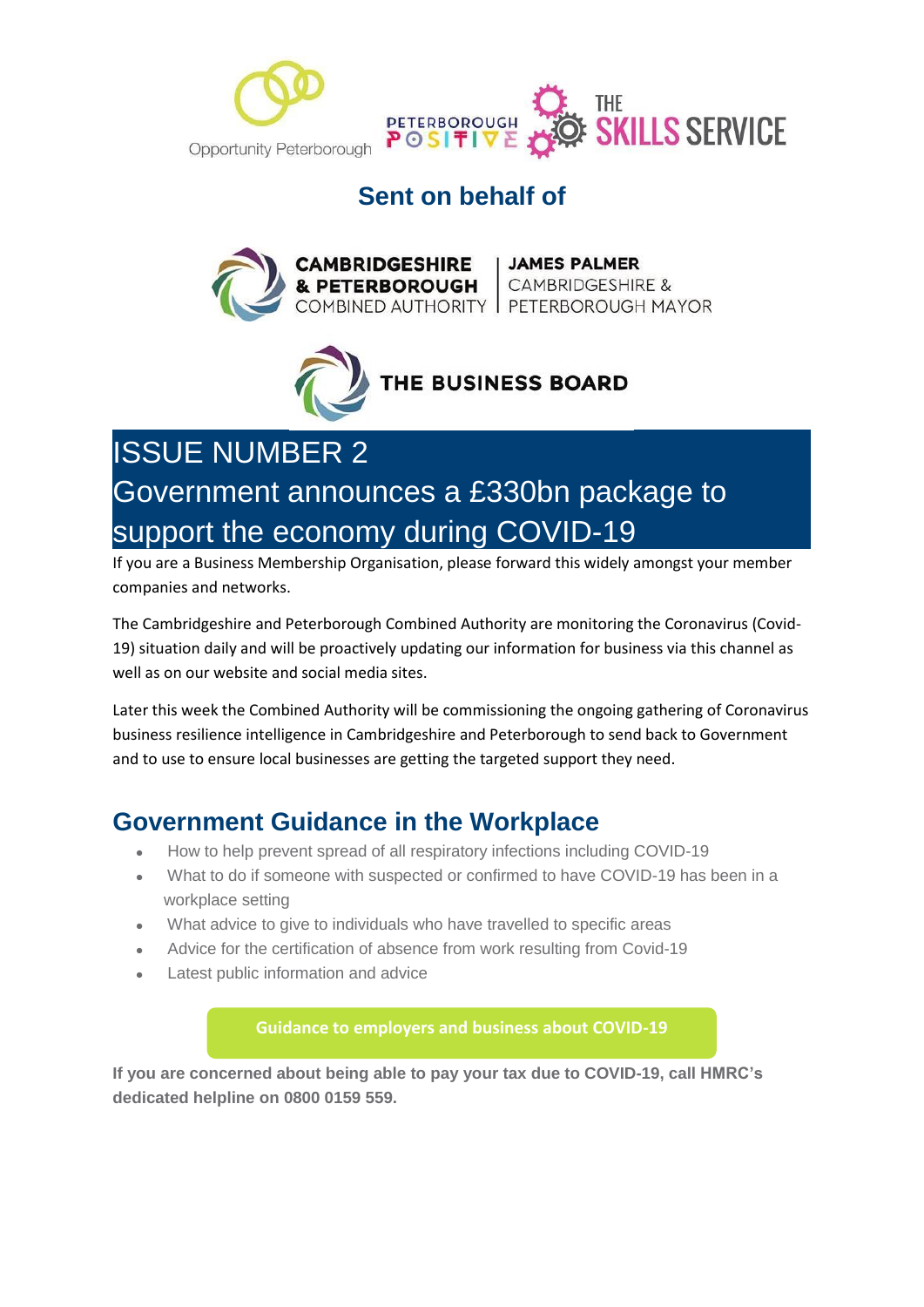## **Upgraded response to support the economy Upgraded response to support the economy**

The Chancellor of the Exchequer Rishi Sunak has outlined the Government's upgraded response to support the economy after measures to curb the coronavirus were stepped up significantly this week. His key message yesterday was: "We will do whatever it takes." The headline measures were:

- **£330bn of Government-backed loans** on attractive terms for any business which needs cash. The Chancellor said this means any business which needs access to cash to pay their rent, salaries, suppliers, or purchase stock, will be able to access the new finance. More cash will be available dependent on demand.
- An extension of the new **Business Interruption Loan Scheme** announced in the Budget last week with available loans now increasing from £1.2 million to £5 million. No interest is due for the first six months.
- Both the £330bn lending facility and the Business Interruption Loan Scheme will be available next week.
- **Businesses in the retail, hospitality and leisure sectors will pay no business rates for 12 months.** Businesses in those sectors with a rateable value of less than £51,000 will also be able to access additional cash grants of up to £25,000 per business.
- To support the cash flow of 700,000 small businesses in the UK, grants announced last week of up £3,000 will now be increased to £10,000.
- For those businesses are **insured against pandemics**, the Chancellor said the Government's action is sufficient to allow businesses to make a claim against their policy.
- The Government will work with trade unions to identify new ways to **support workers.**
- **Mortgage lenders will offer a three-month payment holiday**.

This goes significantly further than the £30bn package of COVID-19 measures announced in last week's budget. The £330bn of loans accompany £20bn of grants and tax cuts for affected companies. The Chancellor said that the measures represent one of several steps to support the economy and that more would follow.

> **[Read here for the latest public information and public health](https://www.gov.uk/guidance/coronavirus-covid-19-information-for-the-public?utm_source=hs_email&utm_medium=email&utm_content=2&_hsenc=p2ANqtz-_8ljY9XCSyZgA-bjEYY70PPuuQgpUq3XKA9eXRcCbNQavh2grL5YNnxRuUCHzo_NG1TwyswVSqbTxvjSdI8kKPs9ziTRtLXSKkJr3zZxxflxhr8UGsSkqdZat4Hb3dwv7uEeH9&_hsmi=2)  advice about COVID-19**

## **The Government have made a call for production and supply of ventilator components**

**[Find out more here](https://ventilator.herokuapp.com/?utm_source=hs_email&utm_medium=email&utm_content=2&_hsenc=p2ANqtz-_8ljY9XCSyZgA-bjEYY70PPuuQgpUq3XKA9eXRcCbNQavh2grL5YNnxRuUCHzo_NG1TwyswVSqbTxvjSdI8kKPs9ziTRtLXSKkJr3zZxxflxhr8UGsSkqdZat4Hb3dwv7uEeH9&_hsmi=2)**

**Please forward this widely amongst your networks**

**[If you were forwarded this email, click here to get future updates](http://100khomes-co-uk-6985942.hs-sites.com/en-gb/cpca-covid19-businessresiliencesignup?utm_source=hs_email&utm_medium=email&utm_content=2&_hsenc=p2ANqtz-_8ljY9XCSyZgA-bjEYY70PPuuQgpUq3XKA9eXRcCbNQavh2grL5YNnxRuUCHzo_NG1TwyswVSqbTxvjSdI8kKPs9ziTRtLXSKkJr3zZxxflxhr8UGsSkqdZat4Hb3dwv7uEeH9&_hsmi=2)**